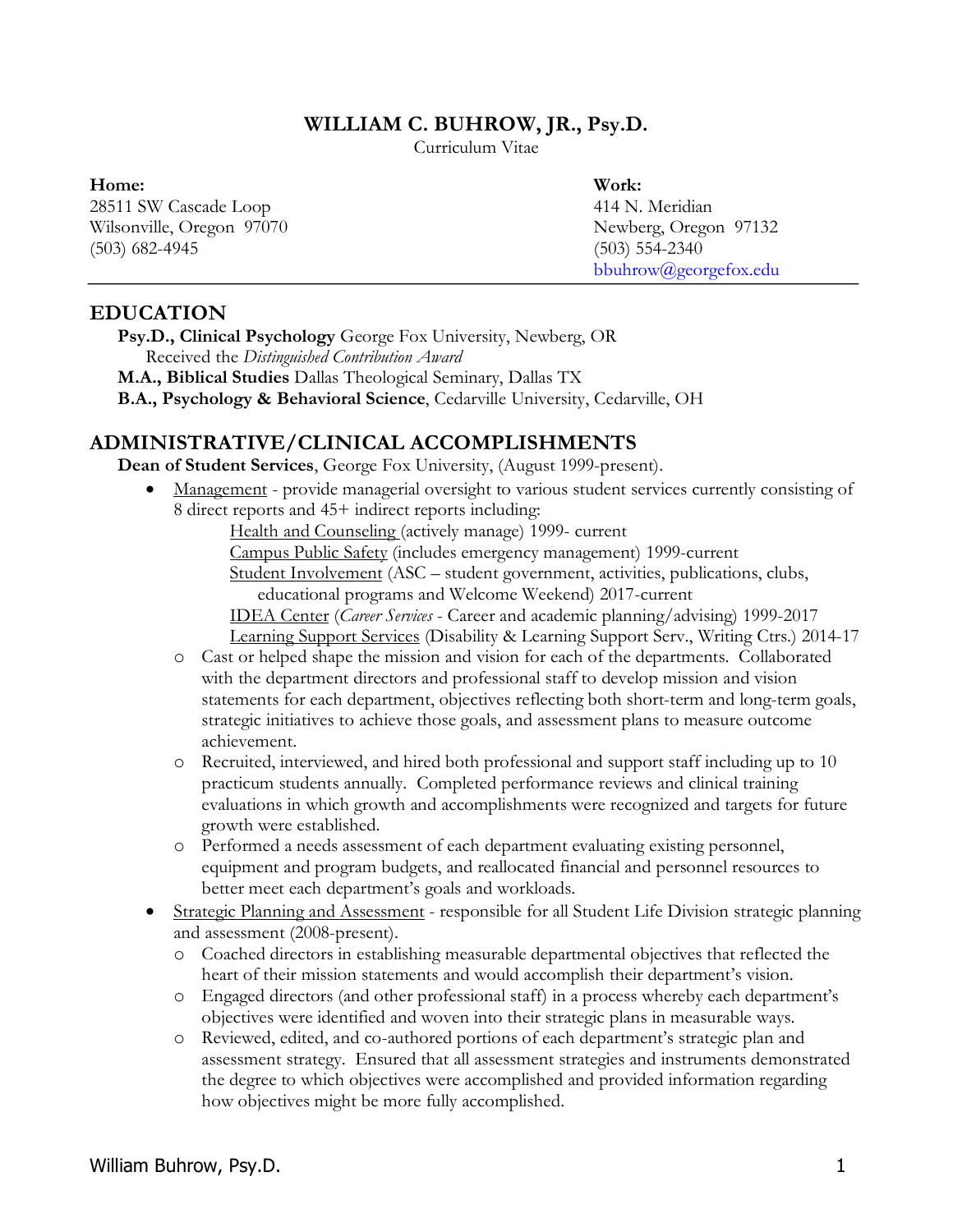- o Within the first year of this project, 9 departmental strategic plans with outcome-based assessment strategies were written, each department completed their first round of assessments of their objectives, assessment data were analyzed, and results were utilized in planning for the upcoming academic year.
- o Created the Student Services Annual Report providing a snapshot of the Student Services activities and accomplishments to key University officials and the Student Life/Enrollment Services committee on the Board of Trustees. This report has been adopted as a template for all departments in the Student Life Division and by counseling centers at other Christian universities.
- Finance ultimately responsible for managing total salary and program budgets in excess of 2.5 million (including the student health insurance program, parking program and student activities fee).
	- o Responsible for budget development, requests, oversight and management.
	- o Annually negotiate Student Health Insurance Plan including:
		- Developing RFP and managing the bid process negotiating fees and plan features.
		- Establishing plan eligibility policies to ensure cost containment; an adequate risk pool is acquired and adverse selection is avoided.
		- Contract negotiations and plan structure resulted in excellent cost containment (2.5% average annual increases over the past 5 years).
	- o Created innovative ways to fund new initiatives outside the university budget process through revenue generation activities.
		- Identified and developed revenue generating activities in various departments to relieve cost pressure on University general fund resulting in self-sustaining new initiatives.
		- Established a team mentality for sharing resources between departments so each department has adequate resources for program and staffing.
		- § Well-managed budgets and generated revenue resulted in the ability to share excess funds with non-Student Services departments in the Student Life Division ensuring under-funded programmatic needs were better met.

#### **Director of Health and Counseling Services,** George Fox University, (1994-present)

- Successfully developed an integrated health and counseling service at GFU including initiating high quality, low cost primary medical care along with highly rated counseling services.
	- o Responsible for recruiting, retaining, evaluating and supervising all medical and counseling staff.
	- o Created and administered all policies and procedures for daily operation, budget management and maintenance of confidential student records, ensuring students have rapid access to services, smooth, efficient operation of service and providing a high level of risk and liability management.
	- o Implemented a regular assessment program to ensure clients' needs are adequately addressed, client satisfaction is high and clinic reputation is positive.
- Recruit, train, mentor and clinically supervise all counseling staff including practicum/intern students and psychology residents (post-doctoral).
	- o Established a focus on integration of faith and therapy
	- o Provide supervision and mentoring that assesses a supervisee's professional developmental status and builds on their existing foundation by challenging the supervisee through client assignment and supervision.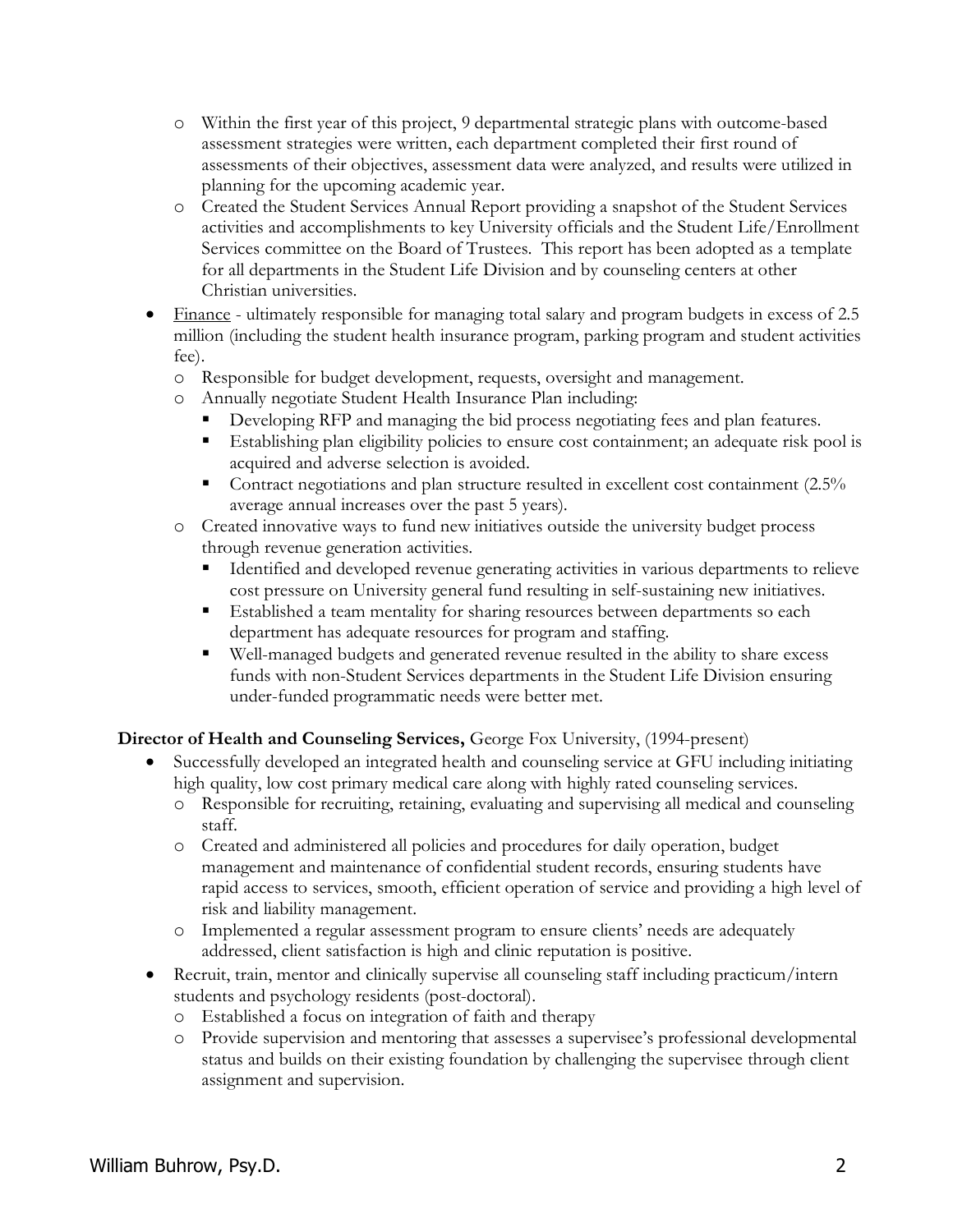- Provide direct counseling services (individual, marital, family and group counseling) to students, perform crisis interventions and complete psychological evaluations for students experiencing personal, educational, learning disabilities and/or mental health concerns.
	- o Screen and assign all clients (until fall 2018).
	- o Perform substance abuse, learning disability and critical situation evaluations for various offices on campus.
	- o Respond and manage crisis calls and suicide attempts.
	- o Ensure ethical and professional standards are met.
	- o Conduct regular student satisfaction surveys for quality assurance.
	- o Facilitated critical incident response meetings for GFU employees and students.
- Provide professional consultation services to faculty, staff and administration on student and employee issues, crises and personal situations.
- Serve as the campus advocate for student medical and mental health issues.
	- o Represent the Health and Counseling Services issues and concerns on the Student Life Leadership Team and other University Committees.
	- o Establish strong working relationships with key University officials to ensure the health and counseling services are viewed as a valuable and essential University service.
- Maintained compliance with federal and local statutes affecting health care.
	- o Achieved HIPPA compliance by federal deadline.
	- o Adjusted all relevant policies to comply with 2008 FERPA mandate (due to determination jointly issued by Department of Education and Health and Human Services).
- Achieved a national reputation (among Christian universities) of an excellent, professional model of a health and counseling service as evidenced through consultation with other centers, being invited to perform program assessments of other CCCU counseling services, and consistently achieving one of the lowest hospitalization rate of all the Christian universities participating in the 5-C Forum annual Datashare survey.
- Developed, promoted and presented educational outreach programs in classes, residential areas, chapel, orientation and student leadership trainings.

### **Campus Public Safety** (1999-current)

- Developed strategies to enhance security on campus resulting in a more professional Campus Public Safety Service.
- Redeployed personnel for maximum coverage at times of peak criminal activity.
- Coordinated and designed Campus Emergency Response System for students in crisis (Health and Counseling Service, Security, Residence Life Office).
- Initiated the use of technology surveillance on campus.
- Initiated annual campus safety evaluations resulting in a multi-year proposal to address identified safety risks.
- Developed Travel Abroad Safety Policies and Procedures Manual.

**Student Involvement** (student government, activities, publications, clubs) (2017-current)

• Completed a comprehensive evaluation and reorganization of student government, its activities, and business practices in the first 6 months.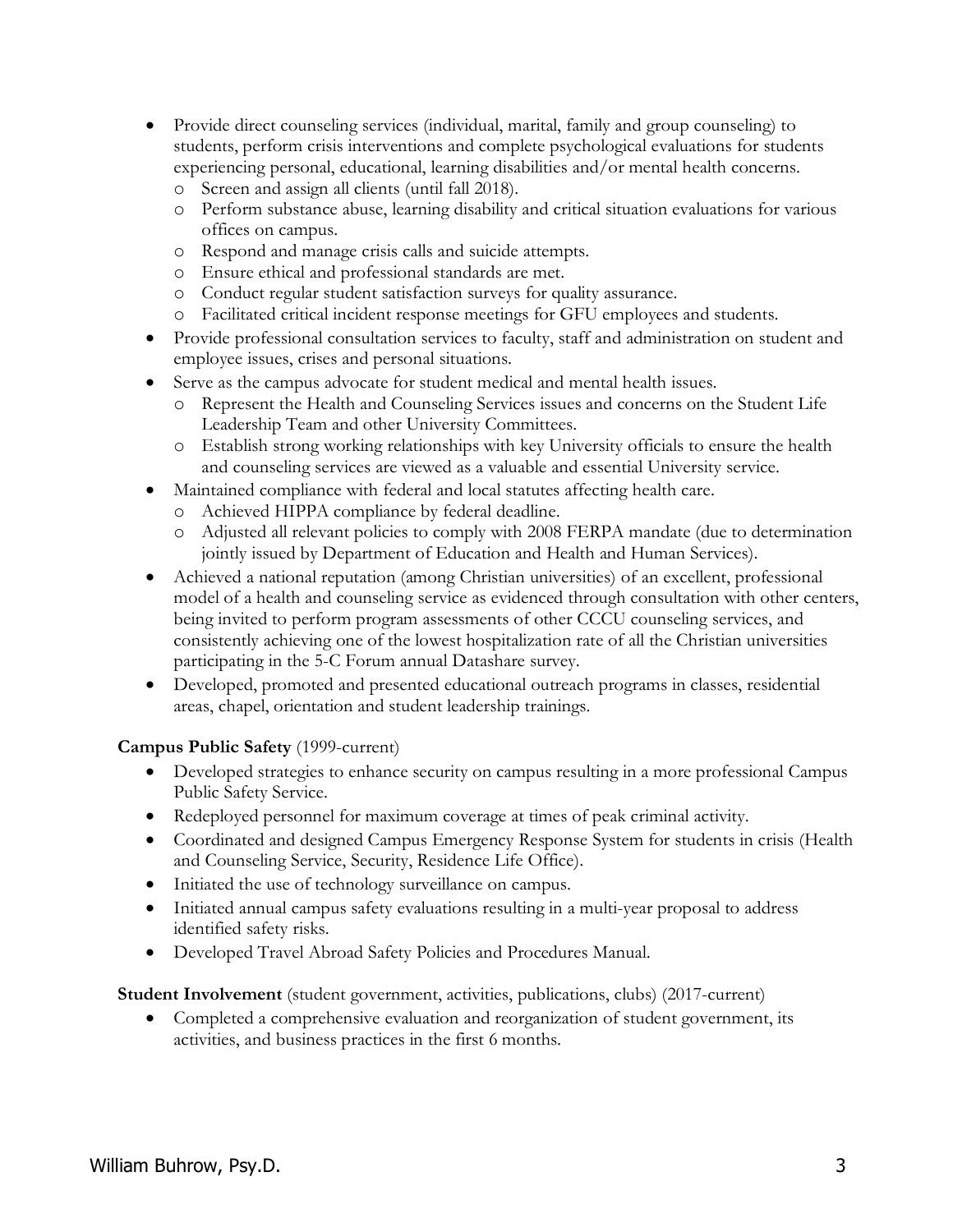- Signature achievements: (fall 2018)
	- o Student leaders (and their respective activity domains) were decentralized to better align with the current University structure and professional staff
	- o Created a new Student Activities Office to execute all campus-wide activities.
	- o Improved budget management and accountability was implemented.

**IDEA Center** (2012-2017; served as interim director 2013, 2016-17**)**

- Created the innovative IDEA (Initiate, Discover, Engage, Achieve) Center combining Career Services, undergraduate academic advising (from Registrar), and Learning Support Services into a single, integrated center designed to transform the way students and the university approach achieving academic and career goals.
- Created the vision for the new center, built university-wide support for the initiative, and established key goals and matrixes for measuring success.
- Hired dynamic directors of the center and reorganized workflow, job descriptions, and service delivery such that internship participation rates increased 3 years in a row and more students were able to be served within the existing staffing pattern.
- Signature achievements (first 4 years):
	- o Face to face contacts increased by 574% (to 11,373 annually)
	- o Recruiters on campus increased by 247% (to 114 annually)
	- o Job postings in jobs database increased by 373% (to 5762 annually)
	- o Students consistently rate center as one of the top 5 services/experiences at GFU

### **Learning Support Services** (2014-17)

- Signature achievements
	- o Improved the brand of both the services and the director on campus
	- o Developed an empirically-based coaching strategy for students receiving D's and F's at midterm grades helping students strategically decide to persist or withdraw from courses.

### **Disability Student Services Director** (2002-2003 - interim)

- Responsible for administration of all student disability services for the University.
- Reviewed disability claim applications and approved reasonable accommodations for students in need of and entitled to assistance.
- Signature achievements:
	- o Created university policies ensuring student's needs were met, federal ADA regulations were adhered to, and institutional liability risk was managed.
	- o Constructed a tracking database to ensure that all steps, from the initial contact with the student through implementation of accommodations by faculty members, were taken for those filing under ADA
	- o Established a website with all policies and procedures for student and faculty reference.
	- o Streamlined and added consistency to the application process for students filing for accommodations.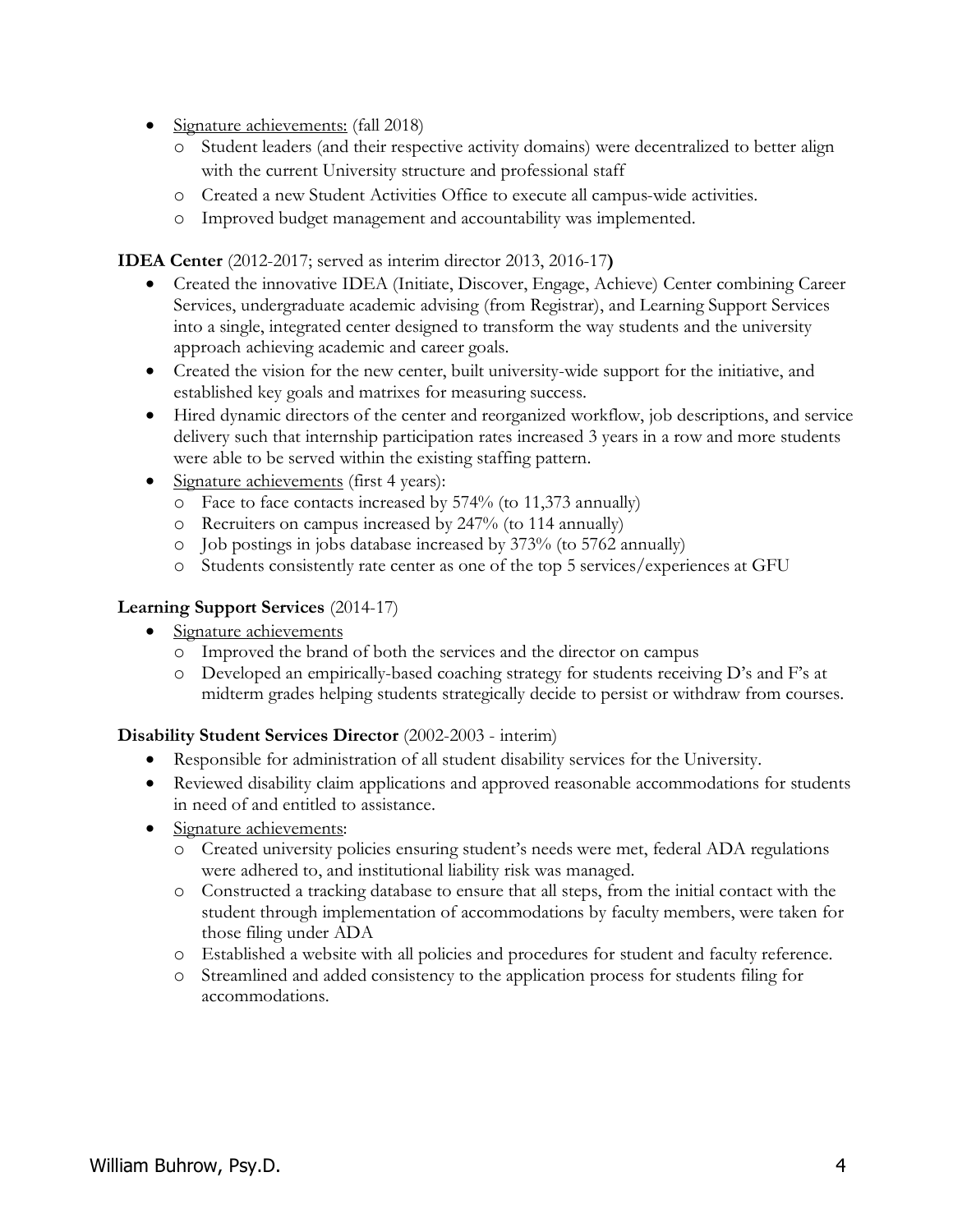**Clinical Supervisor,** Behavioral Health Clinical Consultation Team**,** Yamhill County Mental Health (Providence Newberg Medical Center & Willamette Valley Medical Center, (2004-present). Certified as a Qualified Mental Health Professional (QMHP)

• Supervise emergency psychiatric evaluations (mental health crisis evaluations and suicide risk assessments, "inability to care for self" due to psychosis or neurological impairment) in Emergency Department, Medical/Surgical, ICU and Maternity.

### **Private Clinical/Consulting Practice** Newberg, Oregon (2004-present).

• Practice specialties include residency supervision, working with sexual trauma, premarital and marital counseling, strategic planning and team building.

# **TEACHING EXPERIENCE**

**Assistant Professor of Psychology,** George Fox University, (August 1994-present).

Taught doctoral and masters-level graduate courses, undergraduate, and degree completion courses. **Graduate School of Clinical Psychology**

- Clinical Team Supervisor (2007-present)
- Research Vertical Team leader (2006-present)
- BHCCT Supervisor and Trainer (2004-present)
- Integrative Approaches to Psychology and Psychotherapy (2016)
- Human Sexuality/Sexual Dysfunction (2006-08, 2010)
- Spiritual and Religious Issues in Psychotherapy (2003-2006, 2011)
- Prepracticum (presently titled: Clinical Foundations to Treatment) (2001)
- Integration Seminar Forgiveness (1999)
- Personality Assessment (1999, 2000)

# **Graduate Department of Counseling**

• Research and Evaluation (Masters in COU/MFT 1997)

# **Undergraduate Psychology Department**

- Research Methods (fall 2007 & spring 2008)
- Statistics (fall 2007 & spring 2008)
- Psychological Testing (2007)
- Survey Research Methods (1996, 1999) (Dept. Professional Studies)

**Adjunct Professor**, Multnomah University, (2008-present).

Taught in two adult degree completion programs (Biblical Foundations and Leadership & Ministry) and MA in Counseling.

- Spiritual Integration and Social Concern (2016)
- Inductive Bible Study(2008-2015)
- Dynamics of Christian Counseling (2009-2014)
- Church and Ministry (2011-2014)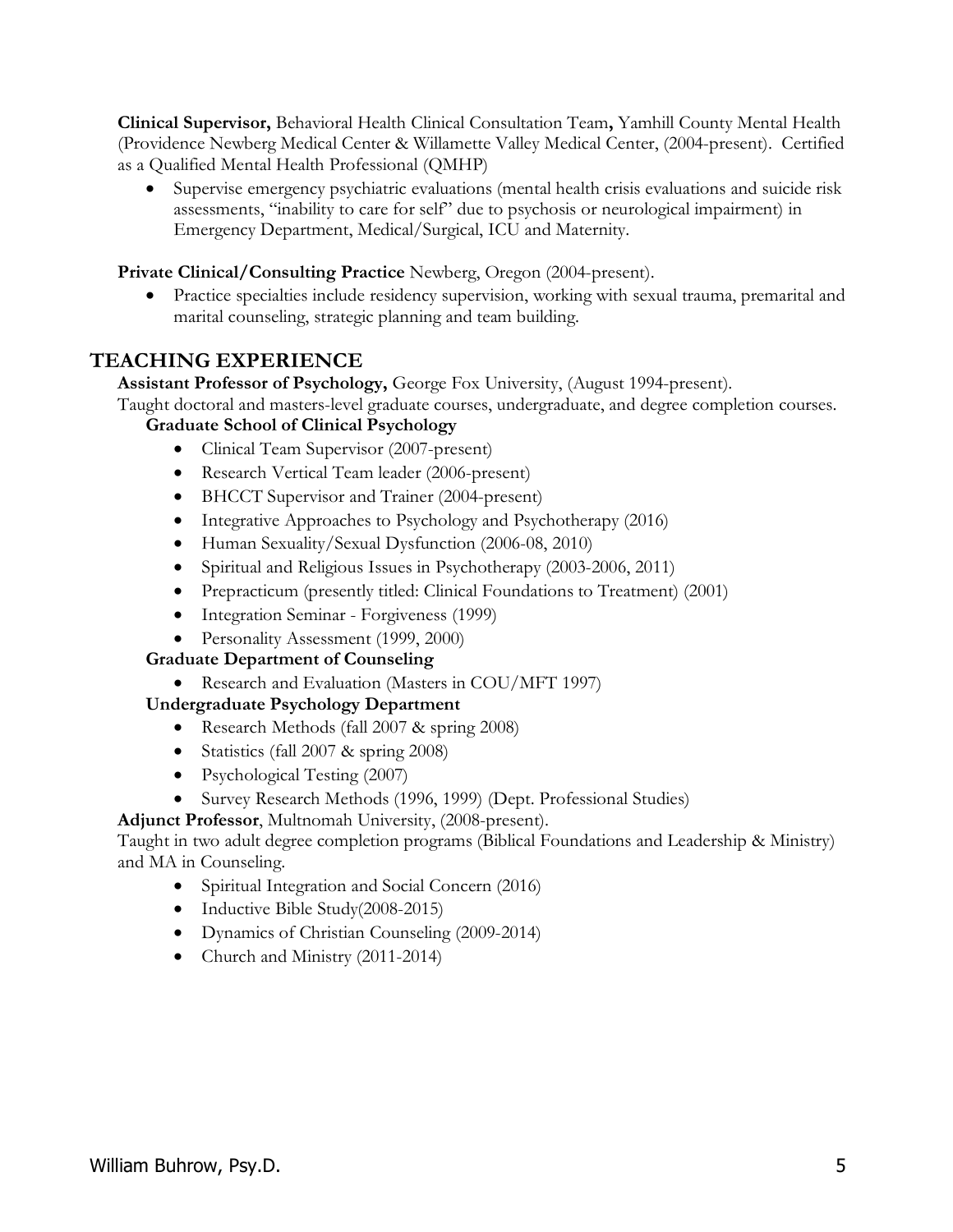#### **PUBLICATIONS/PRESENTATIONS**

#### **Publications**

- Lee-Zorn, C., **Buhrow, W**., Vicario, B. (2012). Is conformity a mediating variable on increased risk-taking behavior across years of membership in the Greek system? *Journal of Social Research and Policy,* 3(1).
- Kays, K., Gathercoal, K., **Buhrow, W** (2011). Does survey format influence self-disclosure on sensitive question items? *Computers in Human Behavior*, 28(1).
- Trihub, B.; McMinn, M.; **Buhrow, W**., Johnson, T. (2010). Denominational support for clergy mental health. *Journal of Psychology and Theology*, 38(2).
- Campbell, C., **Buhrow, W.,** Liebscher, B. (2000). Development of a management practicum in a clinical psychology program. *Professional Psychology: Research and Practice,* 31(5).

**Presentations** (Peer reviewed addresses at regional and national meetings)

Conference Workshops

- **Buhrow, W.** (2010). *On the track all alone: Responding to loneliness and guilt in college students.* A presentation at the annual meeting of the Pacific Coast College Health Assn., Eugene, OR.
- **Buhrow, W.** (2010). *Sexual Assault: Therapeutic considerations when body and beliefs come under attack*. A presentation at the annual meeting of the American College Health Assn., Philadelphia, PA.
- **Buhrow, W.** (2010). *Integrating Client Spirituality in the Treatment of Sex Abuse*. A presentation at the annual meeting of the Christian Assn. of Psychological Studies International Conference, Kansas City, KS.
- Bufford, R. & **Buhrow, W.** (2007). *Addressing Religious Concerns in Psychotherapy*. A preconference workshop presented at the annual meeting of the Christian Assoc. of Psychological Studies International Conference, Philadelphia, PA.
- **Buhrow, W.** (2003). *Soul Survival: Integrating Student Spirituality into Clinical Care*. A presentation at the annual meeting of the American College Health Assn., Miami, FL.
- **Buhrow, W**. (2003). *The Aching Soul and Therapy*. A presentation at the Christian Assn. of Psychological Studies International Conference, Los Angeles, CA.
- **Buhrow, W.** (2002). *The Aching Soul and Therapy*. A presentation at the Christian Assn. of Psychological Studies West Regional Conference, Seattle, WA.
- **Buhrow, W.** (2002). *Counseling Issues of the Soul: Guilt, Loneliness, and Despair*. A presentation at the annual meeting of the American College Health Assn., Washington D.C.
- **Buhrow, W.** (2001). *A Brief Psychology of Forgiveness and Reconciliation: A Process Model and Therapeutic Implications*. An invited presentation at the annual meeting of the American College Health Assn., Las Vegas, NV.
- **Buhrow, W.** (2000). *A Brief Psychology of Forgiveness and Reconciliation: A Process Model and Therapeutic Implications*. A presentation at the annual meeting of the Pacific Coast College Health Assn., Portland, OR.
- **Buhrow, W.** (1999). *Soul Survival: Integrating Student Spirituality into Clinical Care*. A presentation at the Christian Assn. of Psychological Studies Western Regional Conference, Portland, OR.
- Bufford, R., Gathercoal, K., Ecklund, K., **Buhrow, W**., & Morris, E. (1998). *Postmodernism, Psychology, and Christianity: Clinical Implications of a Changing World View*. A panel presentation at the Christian Assn. of Psychological Studies West Regional Conference, Los Angeles, CA.
- **Buhrow, W.** (1998). *Soul Survival: Integrating Student Spirituality into Clinical Care*. A presentation at the annual meeting of the Pacific Coast College Health Assn., Las Vegas, NV.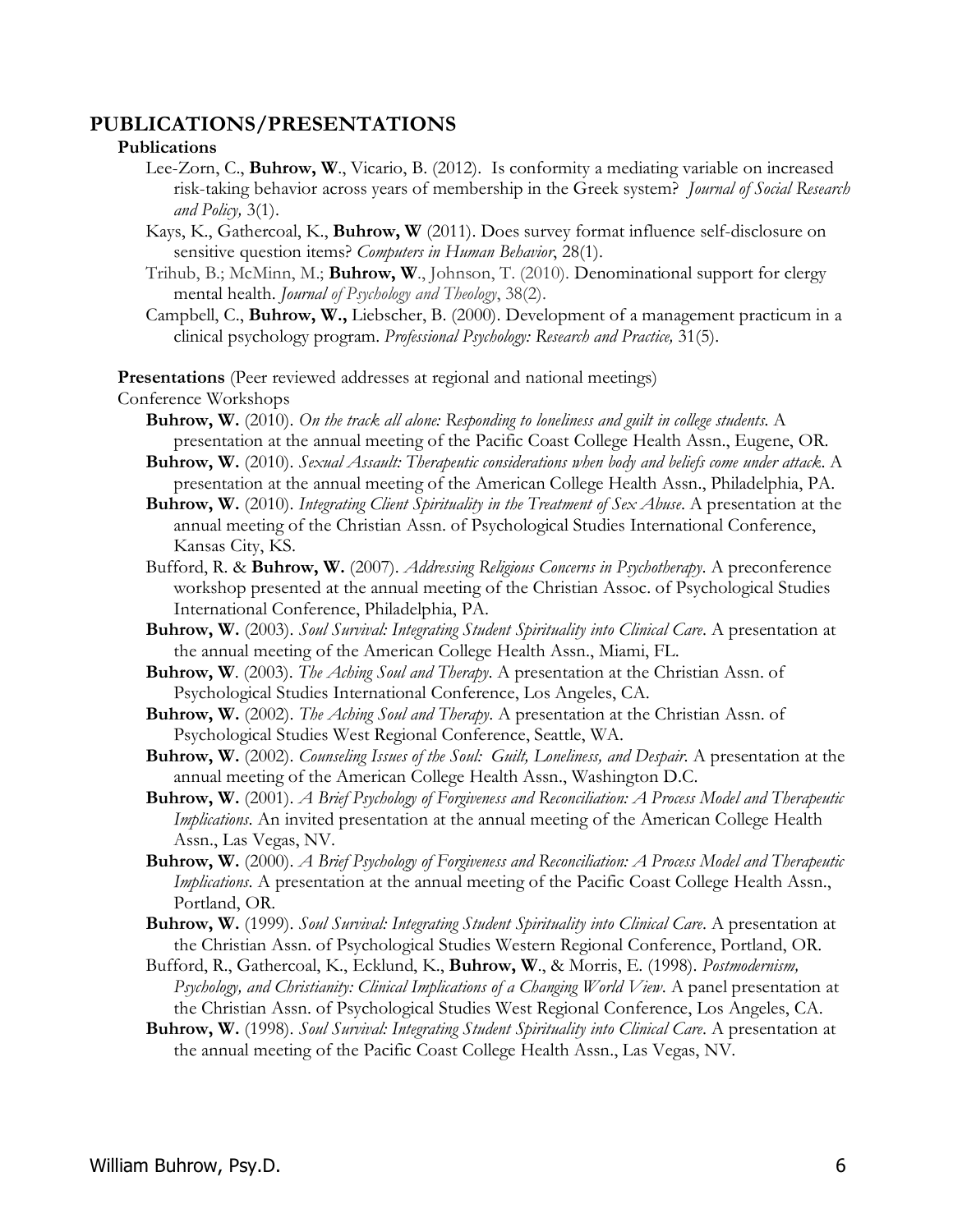Invited Presentations (non-peer reviewed)

- **Buhrow, W**. (2008). *Grand Rounds: Integrative Issues in the Treatment of Sex Abuse* (2008). Graduate Department of Clinical Psychology, George Fox University.
- **Buhrow, W**. (2004). *Psychosocial Red Flags in Athletics*. An invited presentation at the annual meeting of the Northwest Athletic Trainers' Assn., Seaside, OR.
- **Buhrow, W.** (2003). *Guilt and Loneliness in Psychotherapy*. A presentation at the Christian Assn. of Psychological Studies Portland, OR chapter meeting.
- **Buhrow, W.** (2003). *Counseling Issues of the Soul: Guilt, Loneliness, and Despair*. An invited presentation at the annual GDCP integration colloquium, Newberg, OR.
- **Buhrow, W.** (2002). *Forgiveness in Therapy*. A presentation at the Christian Assn. of Psychological Studies local Portland, OR chapter meeting.
- **Buhrow, W.** (2000). *Kingdom Kloning: Building Leaders One at a Time*. An invited presentation at the Western Regional Meeting of the Assn. of Christians in Student Development, Portland, OR.
- Didactic presentations for the GFU Graduate School of Clinical Psych. on the following topics:
	- *Treatment Planning, Responding to Spiritual Issues in Therapy, Utilizing Spiritual Resources in Therapy, Evaluating Treatment Outcomes, Is There a Place for Biblical Counseling in Psychotherapy*
- Poster Presentations (Peer Reviewed)
	- Rudneva, L., Sklyarov, O., Ditty, M. J., **Buhrow, W**., (2018, April). *Intimate partner violence, perception of safety, and faith among female college students attending faith-based institutions.* A poster presented at the Christian Assn. for Psychological Studies International Conference, Norfolk, VA.
	- Fringer, L., Gallup, S., Crowl, J., & **Buhrow, W**. (April 2018). *Does attending a faith based university protect anxious and depressed students from negative academic performance?* A poster presented at the 2018 Christian Assn. for Psychologists International Conference, Norfolk, VA.
	- Burrell, J.E., Kays, D., Moore, C., **Buhrow, W**. (2016). *The relationship of attendance at faith based institutions vs. non-faith based institutions and perceived use of drugs and alcohol.* A poster presented at the Christian Assn. of Psychological Studies International Conference, Pasadena, California.
	- Adams-Shirley, M., Fisk, B., Gathercoal, K. A., Peterson, M. A., & **Buhrow, W**. (2016). *Health selfefficacy varies as a function of attachment styles.* A poster presented at the annual meeting of the Oregon Psychological Assn., Portland, OR.
	- Fisk, B., Adams-Shirley, M., Gathercoal, K. A., Peterson, M. A., & **Buhrow, W**. (2016*). Effects of observational learning/modeling on individual health self-efficacy and physical activity.* A poster presented at the annual meeting of the American Psychological Assn., Denver, CO.
	- Terman, J., Terguson, J., Peterson, M. Gathercoal, K., & **Buhrow, B**. (2015). *Maternal Maslow: Selfprioritization of goal completion in an OB population.* Poster presented at annual meeting of the Collaborative Family Healthcare Assn., Portland, OR.
	- Terman, J., Gathercoal, K., Turgesen, J., Peterson, M., & **Buhrow, B**. (2015). *Help me help you: Looking at patient response to referrals in an OB population.* Poster presented at annual meeting of the American Psychological Assn., Toronto.
	- Burrell, J., Snider, J., Moore, C., **Buhrow, W**. (2014). *The Relationship of Attendance at Faith Based Institutions vs. non-Faith Based Institutions on Sleep and Depression.* A poster presentation at the annual conference of the Oregon Psychological Assn., Portland, OR.
	- Green, C., Presler, B., **Buhrow, W**. (2014). *The Effect of Inadequate Sleep and Spirituality on Anxiety and Stress Among College Students.* A poster presentation at the annual conference of the Oregon Psychological Assn., Portland, OR.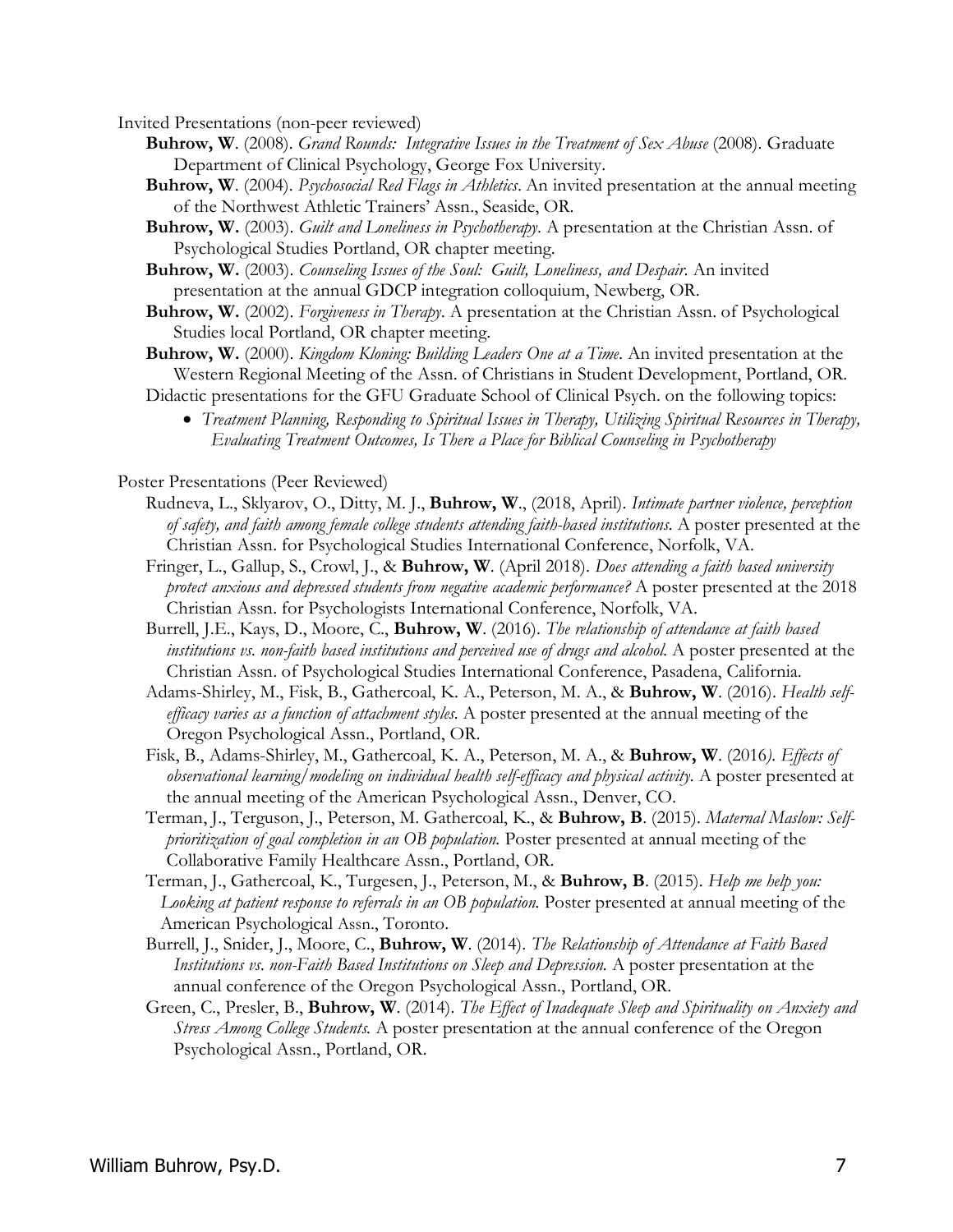- Webb, K., **Buhrow, W**., Bufford, R. & McMinn, M. (2013). *Effect of religiosity and combat exposure on combat service member posttraumatic growth.* A poster presentation at the annual conference of the Assn.for Psychological Science, Washington D.C.
- Borelli, J., **Buhrow, W.** & Snider, J. (2013). *The effect of Pre-Marital Education on Marital Communication.* A poster presentation at the Christian Assn.of Psychological Studies International Conference, Portland, OR.
- Presler, B., **Buhrow, W.**, Green, C. & Gann, J. (2013). *The Effect of the George Fox University Premarital Education Class on Emotional Intimacy.* A poster presentation at the Christian Assn.of Psychological Studies International Conference, Portland, OR.
- Brown, L., **Buhrow, W.** & Miller, K. (2013). *Hispanic and African American Student Engagement at Faith-Based Institutions and Non-Faith-Based Institutions.* A poster presentation at the Christian Assn.of Psychological Studies International Conference, Portland, OR.
- Chao, B., Bufford, R, McMinn, M. & **Buhrow, W.** (2011). *Asian Culture and Christian Spirituality*. A poster presentation at the annual conference of the American Psychological Assn., Washington, D.C.
- Mock,R., **Buhrow, W**., Lee-Zorn, C., Conlon, K. & Webb, K (April 2011). *Effect of Premarital Education on Marital Satisfaction: An Outcome Study.* A poster presentation at the Christian Assn.of Psychological Studies International Conference, Indianapolis, IN.
- Broady, R., **Buhrow, W.,** Conlon, K., Lee-Zorn, C. & Webb, K (April 2011). *The Influence of Order Effects on the Reporting of Religiosity and Pornography* Use. A poster presentation at the Christian Assn.of Psychological Studies International Conference, Indianapolis, IN.
- **Buhrow, W.**, Bufford, R. & Webb, K. (April 2010). *Preliminary validation of a measure of generosity.* A poster accepted for presentation at the Christian Assn. of Psychological Studies International Conference, Kansas City, KS.
- **Buhrow, W.,** Bufford, R., Smith, R. & Helmer, L. (April 2010). *Initial validation of the Spiritual Thoughts and Behaviors Scale.* A poster accepted for presentation at the Christian Assn. of Psychological Studies International Conference, Kansas City, KS.
- Chao, B, Anderson, M., Mock, R, Kerns, R. & **Buhrow, W.** (April 2010). *The relationship between alcohol use and sexual activity on faith-based campuses.* A poster accepted for presentation at the Christian Assn. of Psychological Studies International Conference, Kansas City, KS.
- **Buhrow, W**. (October 2009). *Addressing the Connection of Guilt and Pathological Gambling.* The Institute for Research on Gambling Disorders: Issues and Insights [online] http://www.gamblingdisorders.org/.
- Tuerck, M., Sponaugle, R., Nelson, J. & **Buhrow, W.** (August 2009). *Differences in Sexual Behavior and Contraceptive Use in Religious and Non-Religious Universities.* A poster presentation at the annual conference of the American Psychological Assn., Toronto, Ontario.
- Stevenson, J. & **Buhrow, W.** (June 2009). *The Relationship between Student Credit Card Debt, Volunteerism, Academic Achievement, and Health.* A poster presentation at annual meeting of the American College Health Assn., San Francisco, CA.
- **Buhrow, W.**, Courter, M., Lee, C., & Sponaugle, R. (April 2009). *Sex and Regret.* A poster presented at the Christian Assn. of Psychological Studies International Conference, Orlando, FL.
- **Buhrow, W.,** Milner, J., Mock, R. Stevenson, J., Tuerck, M. (April 2009). *Spirituality and Generosity.* A poster presented at the Christian Assn. of Psychological Studies International Conference, Orlando, FL.
- Nelson, J. & **Buhrow, W.** (June 2008). *Differences in Sexual Behavior and Contraceptive Use in a Religious and Non-Religious Universities: A Comparison using the National College Health Assessment.* A poster presentation at the annual meeting of the American College Health Assn., Orlando, FL.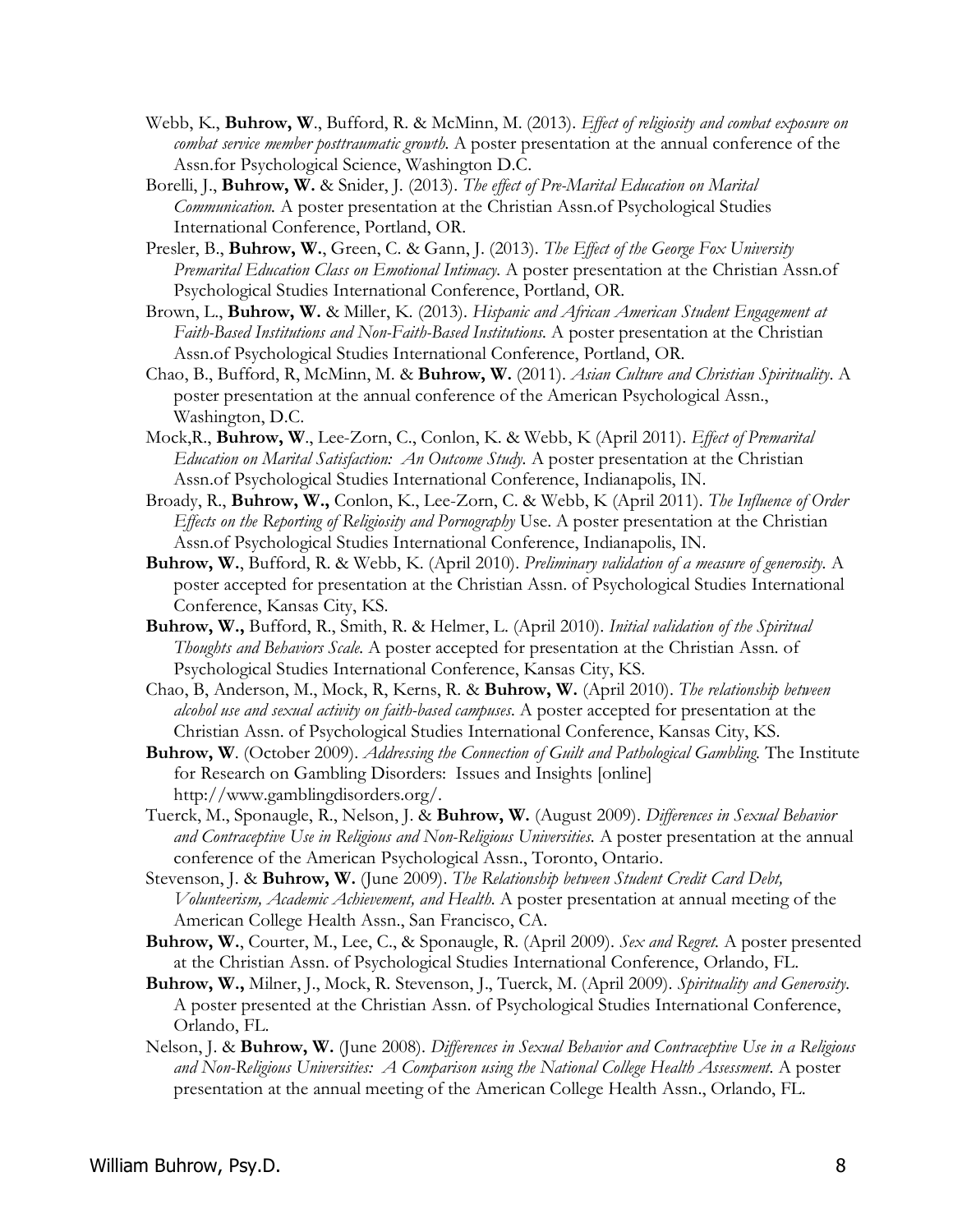# **ADDITIONAL PROFESSIONAL ASSOCIATIONS/OFFICES HELD**

**President**, Christian Association of Psychological Studies (May 2013-present)

• Provide strategic vision, organizational leadership, financial management, and program coordination necessary to maintain and further develop the goals of the association.

**International Board of Directors,** Christian Association of Psychological Studies (2005-2011)

- Chair (2010-11)
- Vice-Chair (2008-2010)
- President Elect and President (2006-08)
- Secretary  $(2005-06)$
- Executive Committee member (2005-2011)
- Co-chaired (2009) effort to develop Professional Development Communities (Divisions) within CAPS and wrote guidelines for their development.
- Clinical Practice track co-coordinator for annual conference in Phoenix, AZ (2008) and committee member for annual conference in Portland, OR.
- Co-chaired Bylaws subcommittee rewrote bylaws to reflect current structure and future initiatives.
- Executive Director Search Committee (2004)
- Led association's reorganization project (2005)
	- o Solicited input and garnered support from five different regional boards as well as the international board of directors, redistributed responsibilities within the organization to better maximize new structure, increase efficiency, decrease costs and better utilize both volunteers and employees. Redefined job descriptions for key leadership positions in the organization as well as for the international and regional boards.

### **Western Regional Board of Directors,** Christian Association of Psychological Studies (2000-2007)

- Secretary/Treasurer and Executive Committee Member (2000-2007)
- Finance Committee Chair (2000-2007)
- Conference Manager West Regional Conference (1999)

**National Center for Responsible Gaming Task Force on College Gambling Policy** (2008-2009)

- coordinated by the Institute for Research on Pathological Gambling and Related Disorders, a program of the Division on Addictions at the Cambridge Health Alliance, a teaching affiliate of Harvard Medical School.

• Wrote and edited portions of *Addressing College Gambling: Recommendations for Science-Based Policies and Programs* A Report of the Task Force on College Gambling Policies (2009).

### **5-C Forum (Coalition of Christian College Counseling Centers)**

- Conference Manager for conferences hosted at GFU (2006, 2018)
- Initiated and led 5-C Datashare project (2004-present)

### **Pacific Coast College Health Association**

• Program Planning Committee Member- 2010 conference (2009-2010)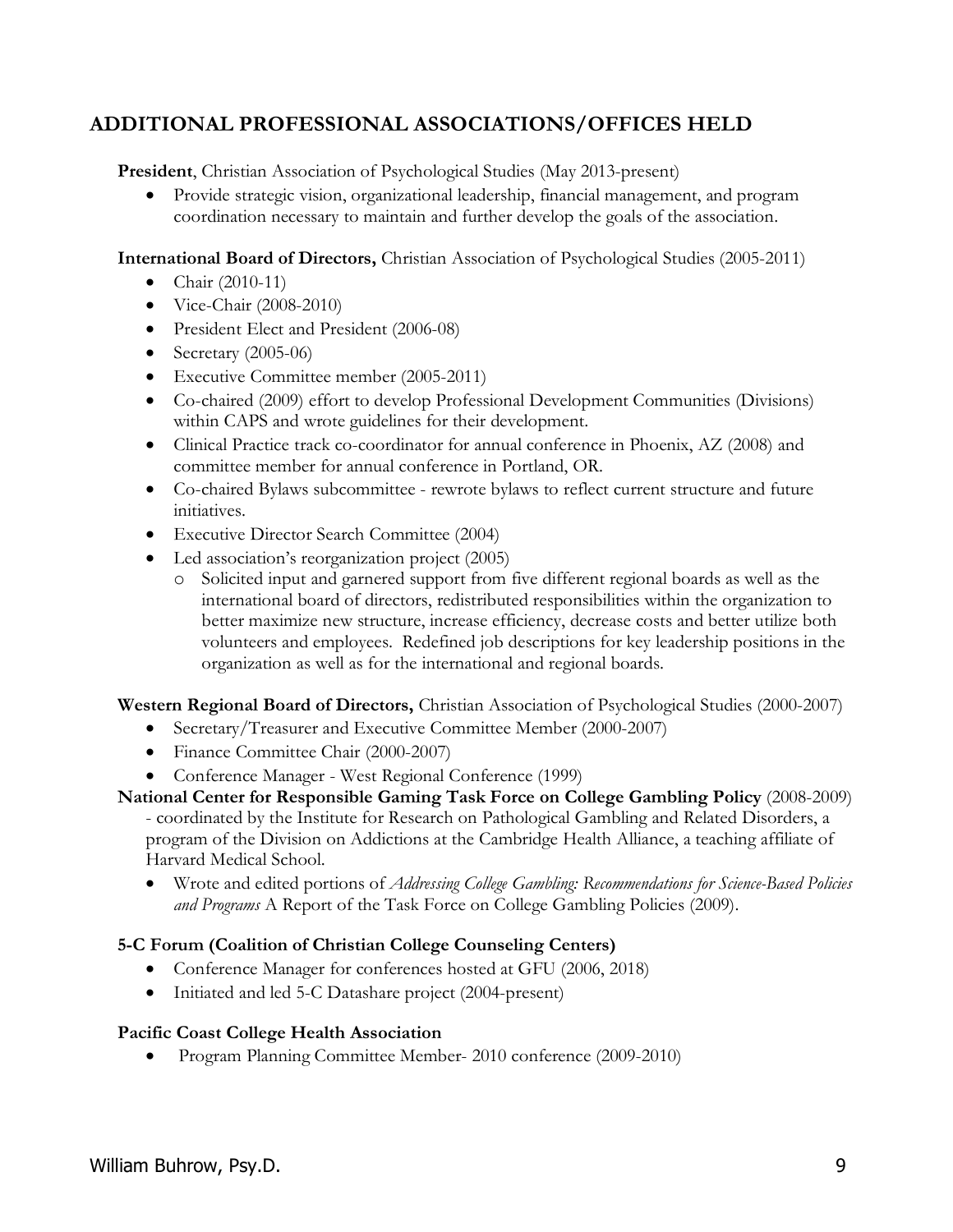### **Oregon College Health Association** (OCHA)

• Chair 2000-2002

#### **Additional Professional Memberships**

- American College Health Association (ACHA)
- Oregon College Health Association (OCHA)
- American Psychological Association (APA)

### **PROFESSIONAL SERVICE**

#### **Service to the Graduate Department of Clinical Psychology:**

- Current Service
	- o Clinical Team Supervisor (ongoing)
	- o Research Vertical Team Leader (ongoing 8 dissertations in process currently)
	- o Practicum Site Supervisor (ongoing developed one of the largest training sites for practicum students from the GDCP and one of the only sites committed to training students in integrating faith in therapy)
	- o Faculty interviewer for prospective students and CIAE (Clinical Intervention and Assessment Exam) orals examiner.
- Former Service
	- o Curriculum Revision Committee (1997-99) (interim chair 1/98-8/98)
	- o Religion/Integration Sub-Committee (1997)
	- o GDCP Student Evaluations Committee (1997-1999)
	- o Actively participated in the Graduate Department of Clinical Psychology including all departmental meetings (1995-1999). Note - Health and Counseling Service was under the Psychology Department from 1995-99.

#### **Service to the George Fox University:**

- § Current Service
	- o Student Life Leadership Team
	- o Security Committee (Chair)
	- o Crisis Management Team
	- o International Risk Management Committee
	- o Behavioral Intervention Team
- Former Service
	- o Active Shooter Task Force (chair)
	- o Academic Appeals Board
	- o Retention and Completion Team
	- o University Assessment Committee (former Chair)
	- o University Operations and Budget Committee
	- o Student Success and Retention Committee
	- o "IDEA Center Collaboration" University Strategic Planning workgroup
	- o "Connecting George Fox University with the Professional World" Task Force
	- o "Resources That Empower" University Strategic Planning subcommittee
	- o Internship workgroup (chair)
	- o University Technology Committee
	- o Enrollment Committee
	- o Human Subject Research Committee

William Buhrow, Psy.D. 10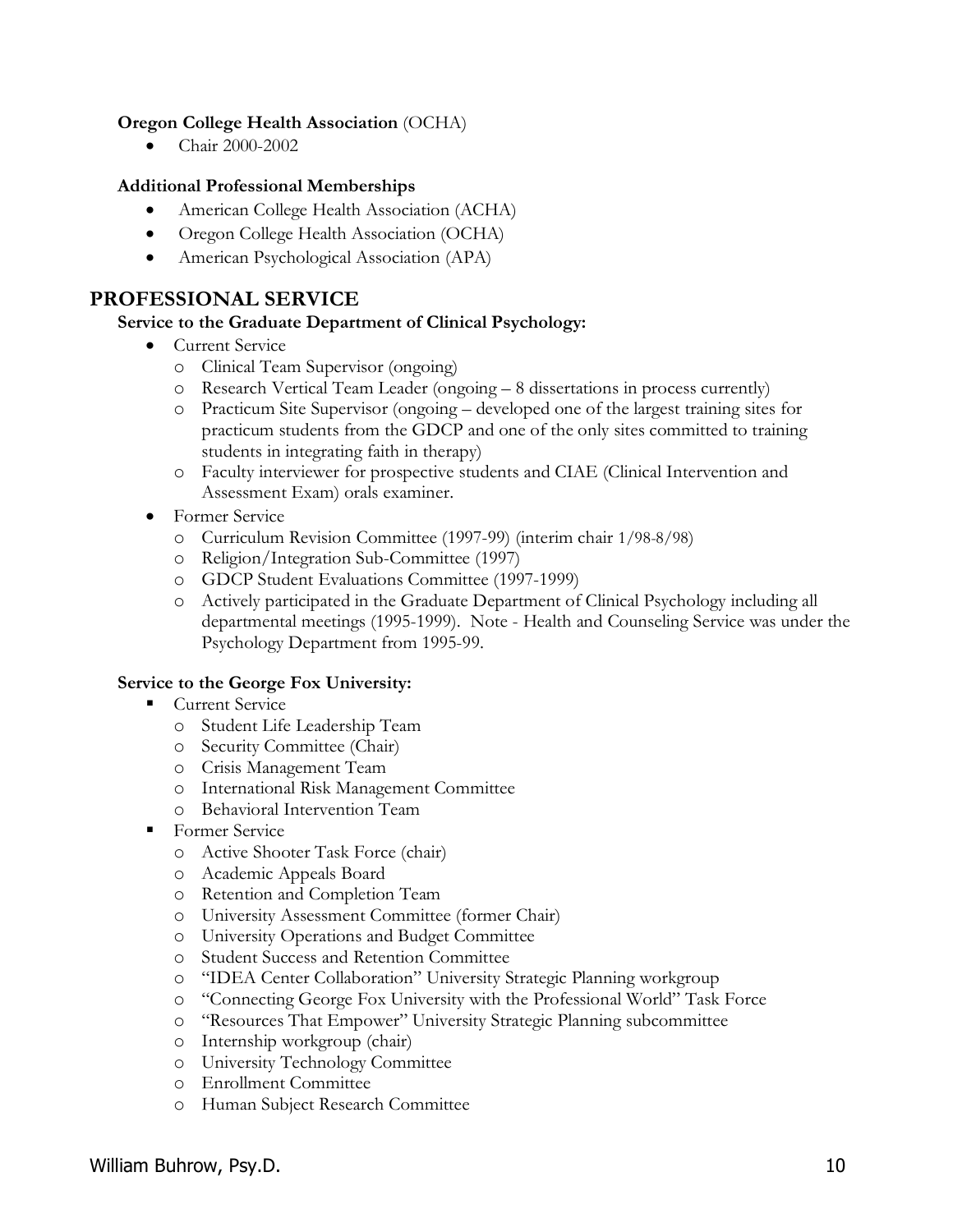- o Student Support Network
- o Residence Life Director Search Committees
- o Faculty Retreat Committee
- o Internet Pornography Addiction Ad-hoc Committee
- o Alumni Survey task force
- o First Annual Graduate Student Survey (Project lead)
- o Student Life Relationship Team (Chair)
- o Faculty and Staff search committees
- o University Web Development Committee

### **Service to Community:**

- Chehalem Valley Christian Academy, Newberg, OR
	- o Founding member Board of Administration (1997-1999)
	- o Advisory Committee (1997-1998)
	- o Executive Committee, Administrative Committee (Chair), and Treasurer
	- o C. S. Lewis School/Chehalem Valley Christian Academy Merger Committee
- Yamhill Service District Strategic Planning Task Force (1998) o Providence Newberg Hospital, Newberg, OR
- Open Bible Christian School, Newberg, OR
	- o Board of Administration (1995-1997)
		- o Executive Committee and Treasurer (1996-1997)
- Christian Counseling Center of Southeastern Connecticut, Groton, CT
	- o Board of Directors (1987-89)
	- o Executive Committee and Treasurer (1989-90)
- Adult Sunday School/Elective Teacher
	- o Lake Bible Church (young marrieds and adults) (2000-2006)
	- o Rolling Hills Community Church (1990-1994)
- Invited Guest Speaker**:** for local universities, area churches, Adult education classes, marriage and single's retreats, and men's events**.** Topics include: Building Better Marriages – a series focusing on communication, conflict resolution, sexuality (both marital and teaching children), raising children, personal finances, spirituality, forgiveness; dating and relationships; various biblical topics, book studies and spiritual growth and maturity; single parenting and divorce recovery.

#### **Service Abroad:**

- Co-led a short term missions trip for GFU college students to Haiti (1993)
- Co-led a week-long marriage seminar and spoke at evangelistic crusades during a two-week adult teaching/work trip to Haiti (1989)
- Taught three week-long seminars on Christian Counseling to church leaders in Haiti (1985)

# **FORMER EMPLOYMENT**

**Psychology Intern/Psychologist Resident,** Clackamas County Mental Health Center, Portland, OR (1993-1995) Internship consisted of two rotations each serving two divisions: Transitional Services (chronically mentally ill adults), Alcohol and Drug Program (adult), Acute Adult Program, and Child, Adolescent, and Family Services. Conducted intakes, treatment planning, psychological evaluations, individual and group therapy, and case management with children, adolescents, adults, and families in all four programs.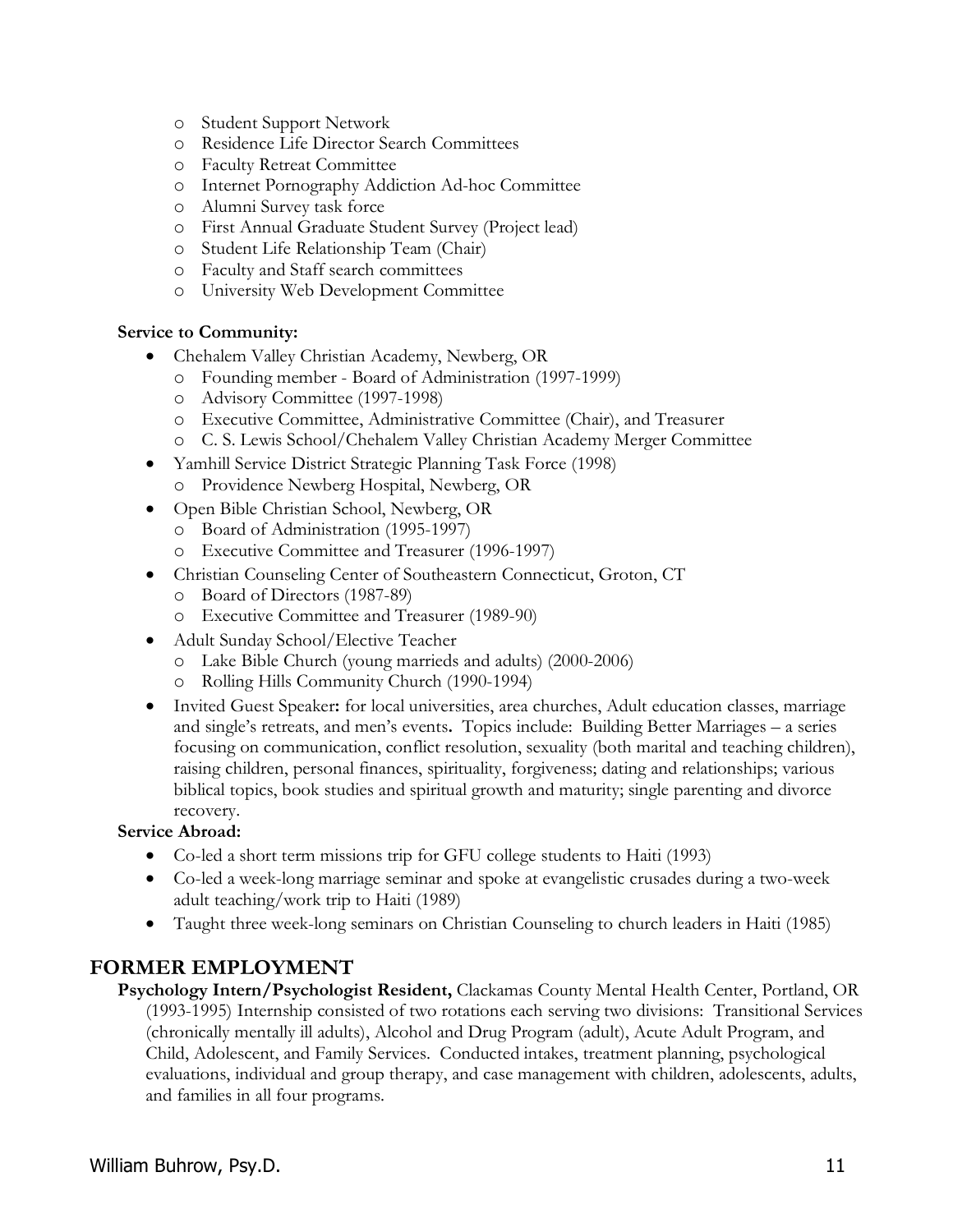**Graduate Fellow,** George Fox College, Newberg, OR (1991-93)

Performed administrative duties at the direction of the GSCP program director including assimilating, processing, and analyzing data for the GSCP's initial APA accreditation report, developing the first alumni database, and performed the departmental editorial review for all dissertations completed during my tenure.

**Associate Pastor/Dir. of Youth Ministries,** First Baptist Church, Waterford, CT (1985-90) Developed, and managed all youth programs from preschool through high school and was responsible for worship and church administration functions.

### **CREDENTIALS**

**Licensed Psychologist,** State of Oregon (1996-present) License # 1204 **QMHP** (Qualified Mental Health Professional) – Yamhill County, OR (2013-current) **Affiliate Member of Professional Staff,** Providence Health and Services - Oregon, Yamhill Service Area Professional Staff (Providence Newberg Medical Center) (2004-present)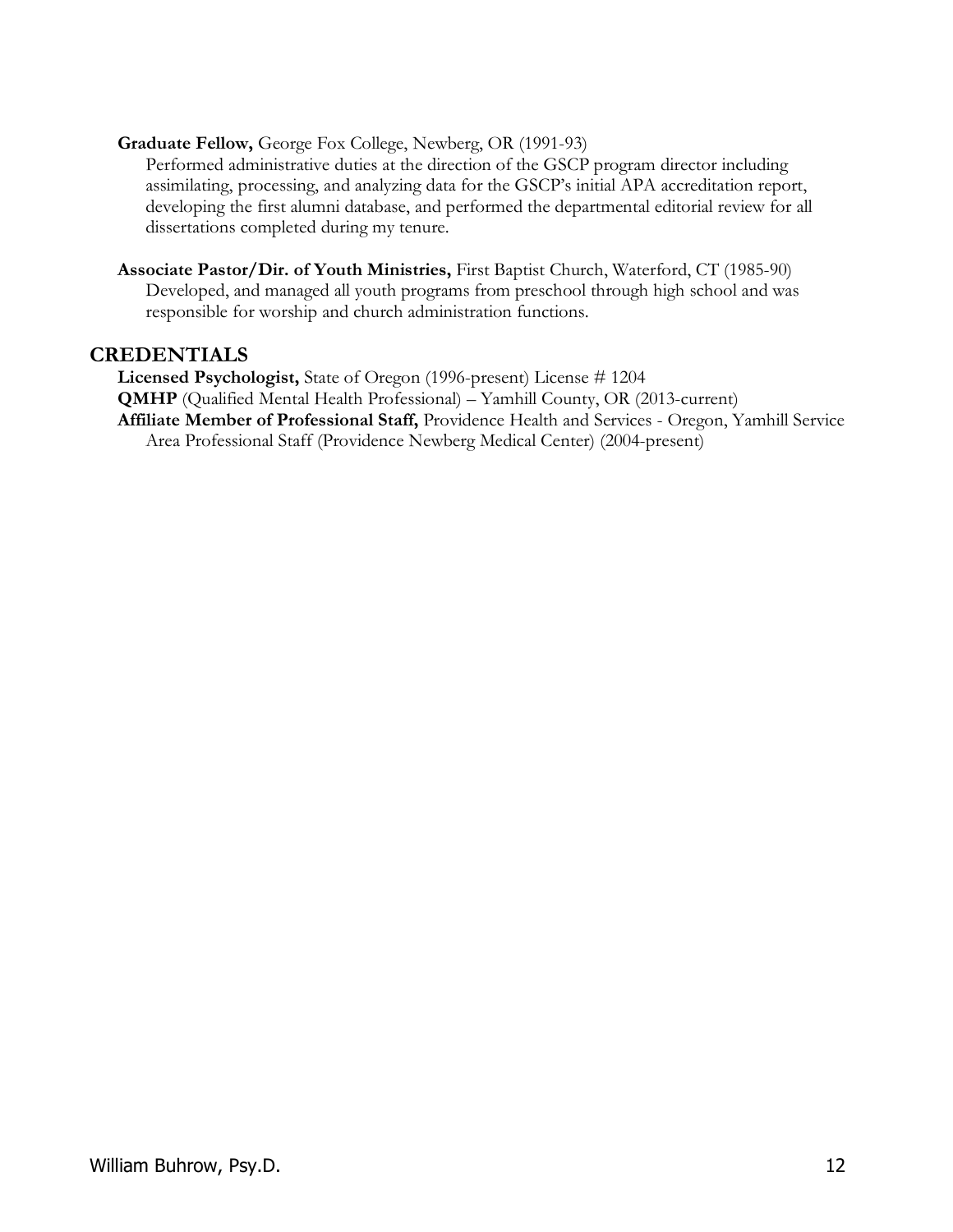#### Addendum Abridged List of Educational Programs, Presentations and Trainings

**GFU Health and Counseling Center Practicum Orientation Training Intensive**: (student and supervisors presented trainings - initiated in fall 2008 and partnered with the GFU Behavioral Health Clinic in 2009 so they could participate in the training as well). Topics include:

When Panic attacks Choice Theory Emotion Focused Therapy Narrative Therapy Dialectical Behavior Therapy Mind over Mood (CBT)

Family Systems Therapy Effective Treatment of PTSD Introduction to Solution Focused Therapy Clinical Assessment, Management and Treatment of Suicidal Risk

#### **GFU Health and Counseling Center Practicum Training Topics**:

Initial Assessments and the Clinical Interview Stress and Stress Management Acceptance and Commitment Therapy Substance Abuse, Chemical Dependency and A&D Evaluations Personality Disorders Integration in Clinical Practice Ethical Dilemmas Related to Malpractice Ethical use of Spirituality Termination Issues Integration Theory Aliveness Theory of Motivation College of the Overwhelmed Invisible Imprint Self-Injury Common Factors and the Therapeutic Relationship Brief Treatment Forgiveness

Guilt, Sin and Loneliness Boundaries and Safe People Malpractice Issues Renewing your Mind Eating Disorders Trauma in College Students Attachment Stages of Change Forms of Demonic Influence Suicide Assessment and Prevention Compulsive Sexual Behavior Porn and Masturbation Prayer in Counseling Holy Spirit and Counseling Love Children of Divorce Homosexuality Disappointment Vicarious Trauma and Resilience